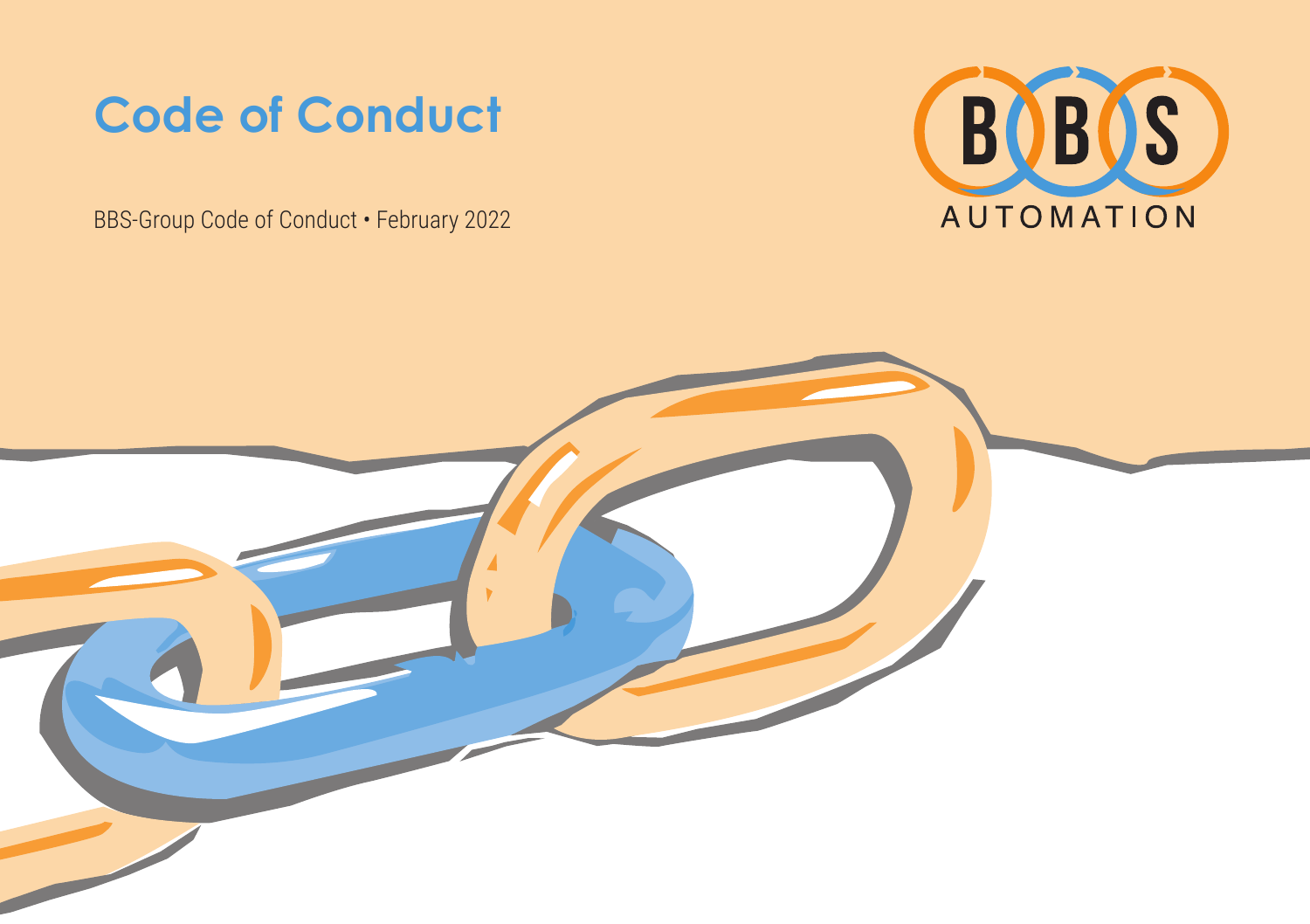



## **Introduction**

**Our claim is clear:** Automation solutions from BBS Automation set standards. Our products exemplify efficiency, safety, reliability and innovation. Our corporate values form the basis of this promise. Every employee, every customer, every supplier, every partner and even society as a whole can all count on us: We take responsibility, and we are performanceoriented, open, fair, respectful and exemplary. These corporate values shape our company culture. And this value orientation is something everyone can rely on. That is the promise we make to you by this Code of Conduct.

The BBS-Gruppe's Code of Conduct summarizes the general principles of our work and documents the duties of all employees with respect to the company. It also contains binding ethical guidelines based on the UN Global Compact, the world's largest and most important initiative for responsible corporate governance.

**Our aim is to set standards! And we invite you to measure us by those standards!**

Josef Wildgruber Christian Hammel

# **Background**

The fundamental prerequisite for successful corporate growth is **trust**. Employees, customers, suppliers, creditors, authorities and the general public - all must be able to rely on the fact that the BBS-Gruppe and its subsidiaries comply at all times with **existing laws** and observe **voluntary rules** that go beyond them. This Code of Conduct summarizes the basic rules for ethical and legally compliant conduct that apply within the BBS-Gruppe. It is intended to provide assistance and orientation to all employees (hereinafter referred as "employees" to be gender-neutral) of the Group.

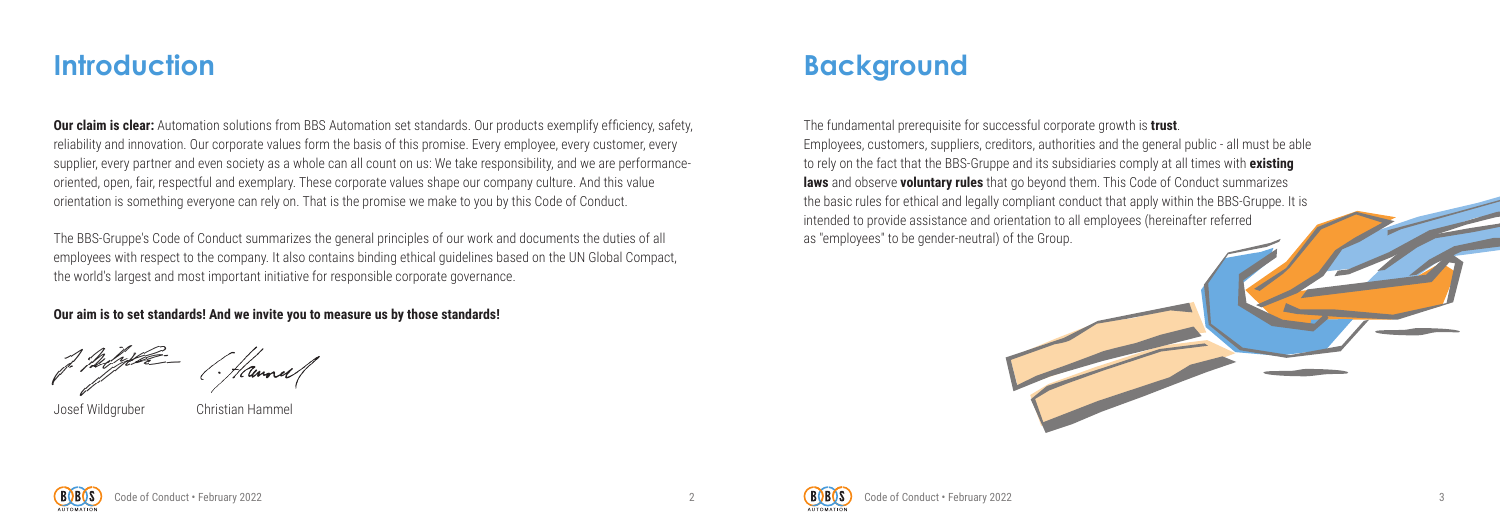





# **Application**

This Code of Conduct applies **worldwide to all organizational units of the BBS-Gruppe** and its subsidiaries. It is binding for all employees. Therefore, each employee must confirm receipt, understanding and approval of the contents in writing to the responsible human resources department.

For affiliated companies in which the BBS-Gruppe holds less than 50 percent of the shares, the BBS managing directors must work towards compliance with requirements comparable to the Code of Conduct.

# **General principles**

All rules in the Code of Conduct must be learned and observed by every employee. All managers are required to **set an example and shall be responsible** for actively implementing this Code of Conduct. They should provide their employees with **reliable advice** on all ethical and legal issues and ensure that their employees comply with the rules of the Code.

#### **Compliance with laws**

The Code of Conduct is to be understood as a minimum standard which takes precedence over more lenient national laws. If there are stricter national laws in countries, these take precedence. All business matters and processes must be designed to comply with applicable laws, government regulations, voluntary commitments and all other regulations. Every employee of the BBS-Gruppe is obligated to comply with these regulations.

#### **Accepting benefits**

Employees of the BBS-Gruppe are not permitted to exploit their position to claim or accept personal benefits. Employees are prohibited from giving gifts, favors, hospitality or other benefits to third parties in order to obtain orders or benefits on behalf of BBS.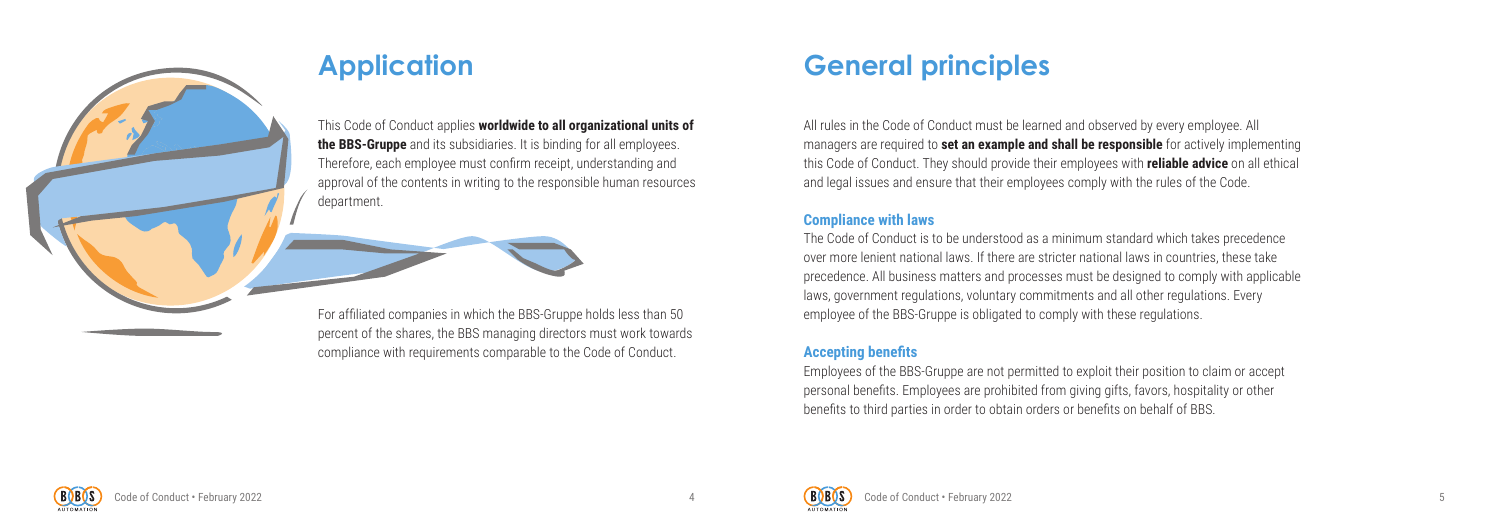

## **(Foreign) trade**

Employees of the BBS-Gruppe are obligated to comply with all national and international legal regulations for trade, transportand currency when importing and exporting goods. This applies to boycott regulations also. This includes **all customs regulations as well as trade and production controls**.

Attempts by employees of the BBS Gruppe to reduce the tax burden on business partners are not supported.

### **Donations to political associations/officials**

Donations and sponsorship funds may only be made within the framework of the respective legal system and in accordance with the applicable internal regulations. **Political donations and contributions to political parties** must be approved by the management of the BBS Group.

#### **Business transactions with family members**

**Business transactions with family members** (spouses, parents, children as well as other relatives and life partners with whom the employee lives in the same household) are generally prohibited. Exceptions may be made only when approved by management, however.



The acceptance of **occasional gifts** is permitted up to a value of 35 euros.

Any gifts or benefits in excess of this must be rejected and such offers must be reported to the supervisor. In the event of uncertainty about the value of a gift or benefit, the employee is required to obtain the consent of his or her supervisor.

#### **Competition**

Every employee of the BBS-Gruppe is obligated to comply with all **aspects of competition law**. In particular, it is forbidden to have formal or informal discussions on the following aspects:

- $\circ$  Agreements on prices or capacity with competitors
- $\circ$  Agreements with the competition regarding sham offers
- $\circ$  Agreements with the competition on the allocation of customers or geographical areas
- $\circ$  Agreements with the competition to abandon competition

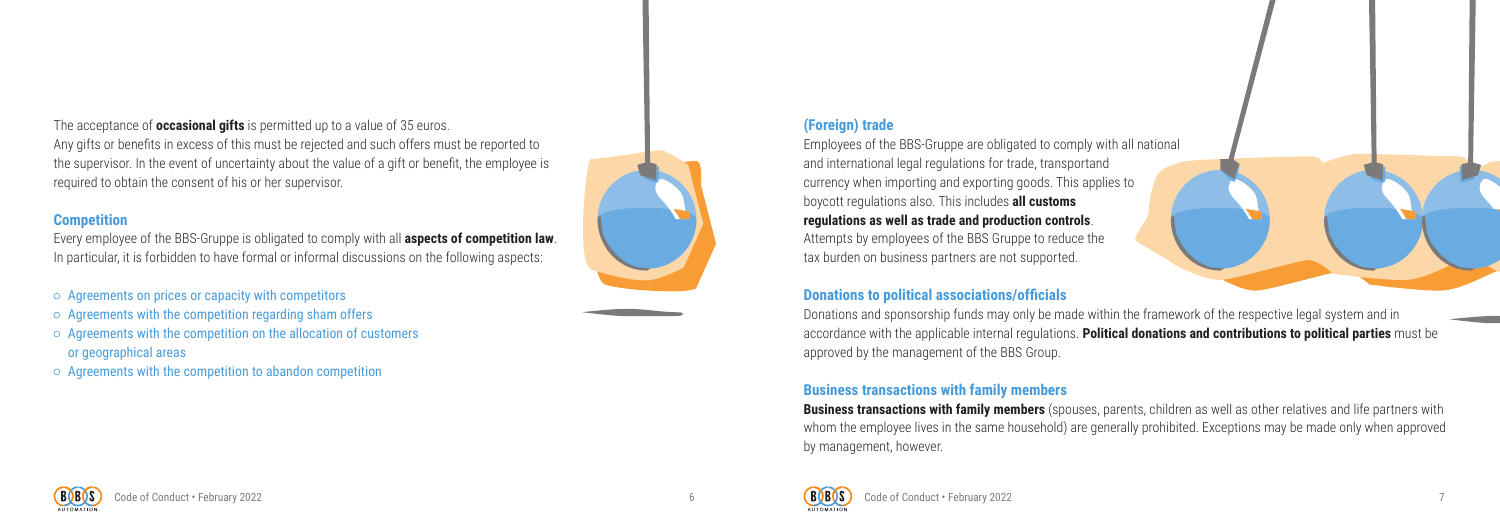



# **Ethical principles**



We take responsibility, and are performance-oriented, open, fair, respectful and exemplary. These corporate values shape our company culture. The **ten guiding principles** of the UN Global Compact guide our actions. Every employee of the BBS-Gruppe is committed to the following principles:

- $\circ$  We respect those internationally proclaimed human rights and promote their observance within our sphere of influence.
- $\circ$  We ensure that we do not participate in the violation of human rights.
- $\circ$  We respect the rights of our employees to join trade unions and effectively recognize their right to collective bargaining.
- $\circ$  We do not support any form of forced or compulsory labor.
- $\circ$  We do not support child labor and are actively involved in abolishing it.
- $\circ$  We do not support any discrimination based on ethnic origin, race, sex, age, religion, nationality, sexual orientation, social background or political affiliation, to the extent that such categories are based on democratic principles, and promote equal opportunities.
- We advocate a precautionary approach to environmental hazards.
- We take initiatives to promote greater environmental awareness.
- $\circ$  We encourage the development and spread of environmentally friendly technologies.
- $\circ$  We are strongly opposed to all forms of corruption including extortion and bribery.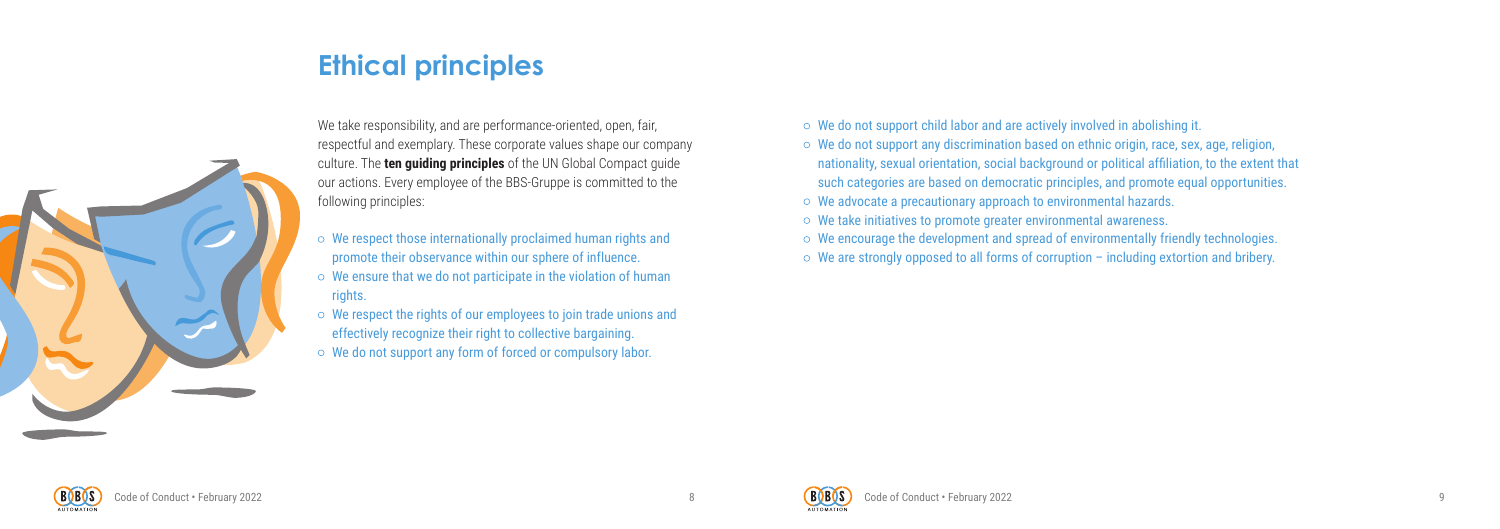



# **Obligations towards the company**

#### **Use of internal resources for private purposes**

The **use of company resources for private purposes** is strictly prohibited. Approval in individual cases is subject to the approval of the supervisor. Exception: Appropriate private use of the Internet during working hours is permitted. This excludes pornographic, politically extremist or violence-glorifying websites as well as other websites that are questionable according to common sense. Private use may be restricted or prohibited by the supervisor at any time.

#### **Commitment to correct reporting**

All corporate documents ( e.g. accounting records, annual reports, audit reports, etc.) for internal and external use must be **correct** and **truthful**. Data collection and other records must always be complete, accurate, timely and system-compliant.



#### **Correct accounting**

All employees of the BBS-Gruppe comply with **national and international laws and regulations** for invoicing, financial planning and controlling. Cash and cash equivalents that are not accounted for or recorded may not be accepted.

### **Company presentations to the outside world**

**Official statements** on company matters shall be made only by employees expressly authorized to do so. When expressing private opinions, employees shall not refer to their role as an employee of BBS and shall refrain from damaging the public profile of the company.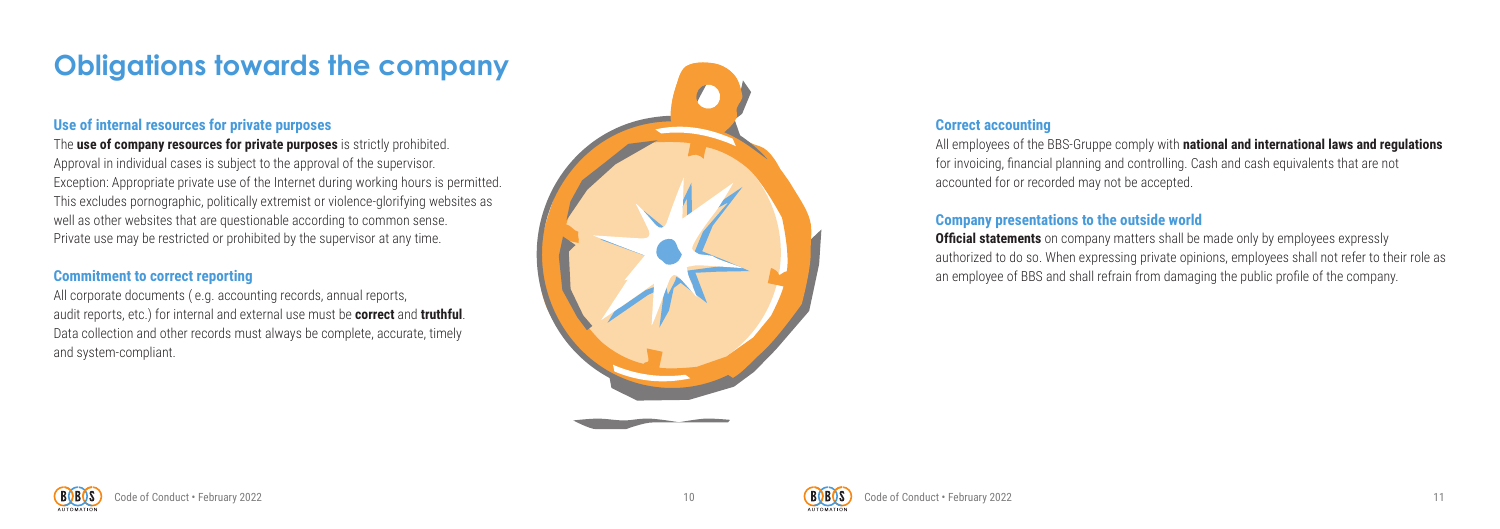



#### **IT and data security**

It is prohibited to independently install or delete software and change system settings on computers and other electronic data carriers of the BBS-Gruppe. These activities shall be performed by the IT department only.

Personal data shall only collected within the BBS Group if they are absolutely necessary for legitimate purposes. All employees of the BBS Group are obliged to ensure a high level of **data quality and technical security** against unauthorized access.

All business data must be stored on the servers of the BBS-Gruppe to ensure **regular data backups**. Company data may only be stored on devices provided by the company or on external, licensed storage solutions approved by management and the IT department.

Personal business e-mail addresses may not be used to subscribe to paid online services or subscriptions. Such services or subscriptions are subject to authorization and may only be contracted through general corporate email addresses (e.g., departmental email addresses).

#### **Data protection**

#### **Protection third party rights**

Employees of the BBS-Gruppe shall respect the valid **intellectual property rights of third parties**; unauthorized use is prohibited. At the same time, employees are required to protect the Company's rights to patents, inventions, designs, property, copyrights and trademarks and to protect and defend them against unauthorized use.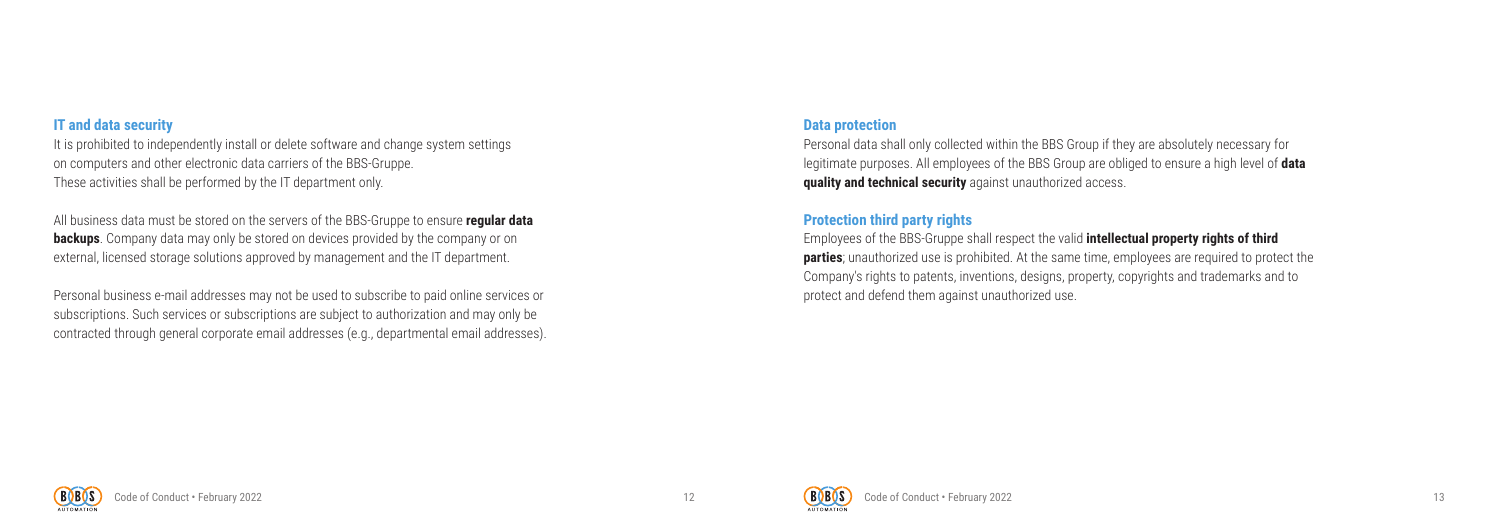

# **Administratives**



#### **Point of contact**

The point of contact for all questions relating to the Code of Conduct is the Human Resources Department (hr@bbsautomation.com). The responsibilities for reporting possible violations of individual rules of conduct are regulated as follows:

#### **Reporting obligation**

Every employee is obligated to inform his or her supervisor or the responsible persons listed in the previous section if he or she becomes aware of violations of this Code.

#### **Management**

Managers are required to ensure compliance with the regulations within their area of responsibility and to support compliance through their own **exemplary conduct**. Should an employee contact them regarding a possible violation, they are obligated to keep this information confidential and to inform the contact persons mentioned in the previous section.

#### **Confidentiality**

Every employee is guaranteed absolute **confidentiality** in the event of a report. Reporting shall not result in any disadvantages to the employee reporting the violation, except in the case of employees reporting themselves. In this case, however, the fact that an employee has volunteered the information will count in their favor.

#### **Violations and sanctions**

**Violations of this Code of Conduct** may be sanctioned by the Company. Depending on the extent of the violation, this may include consequences impacting the existence of the employment relationship and claims for damages.